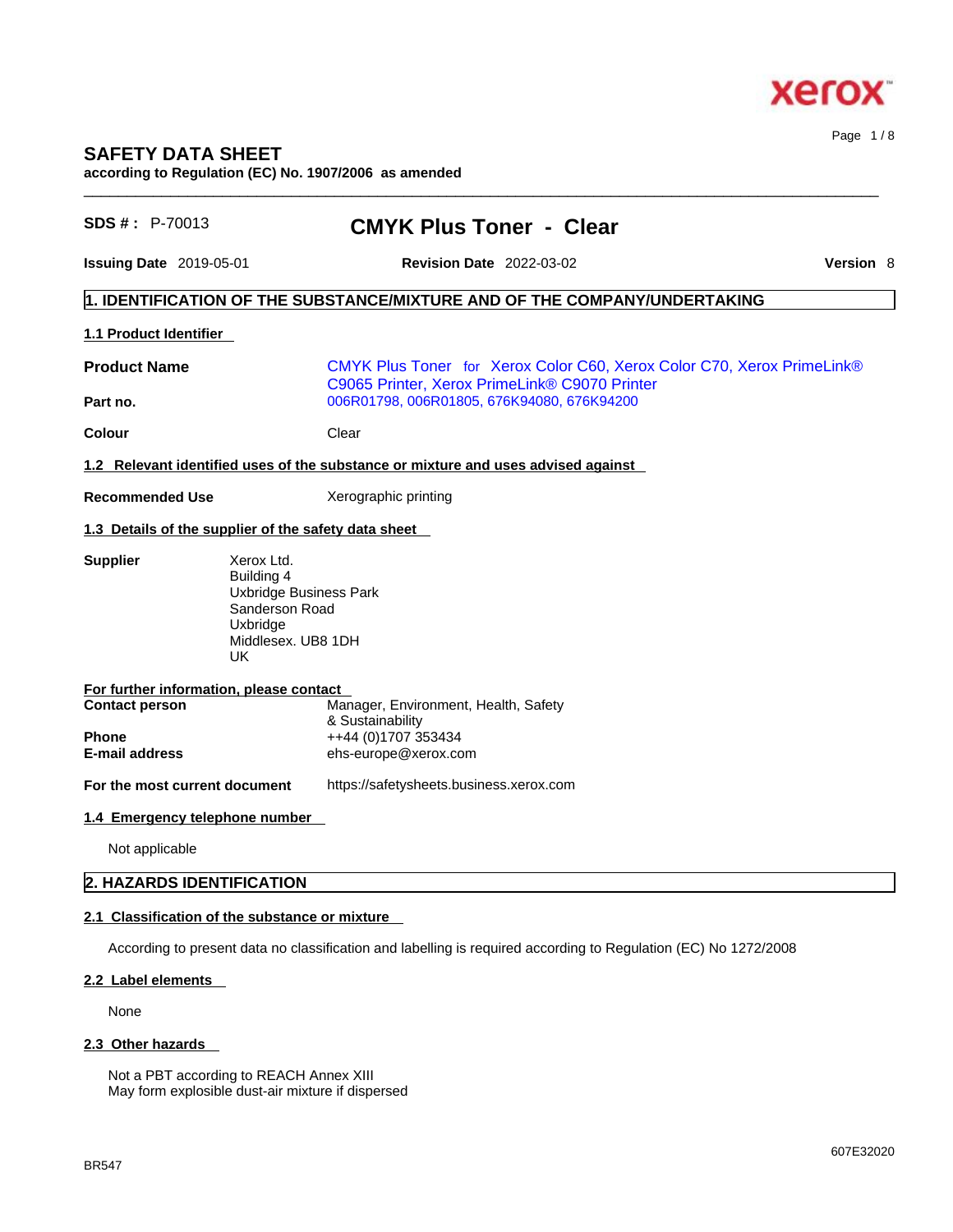$\_$  ,  $\_$  ,  $\_$  ,  $\_$  ,  $\_$  ,  $\_$  ,  $\_$  ,  $\_$  ,  $\_$  ,  $\_$  ,  $\_$  ,  $\_$  ,  $\_$  ,  $\_$  ,  $\_$  ,  $\_$  ,  $\_$  ,  $\_$  ,  $\_$  ,  $\_$  ,  $\_$  ,  $\_$  ,  $\_$  ,  $\_$  ,  $\_$  ,  $\_$  ,  $\_$  ,  $\_$  ,  $\_$  ,  $\_$  ,  $\_$  ,  $\_$  ,  $\_$  ,  $\_$  ,  $\_$  ,  $\_$  ,  $\_$  , Page 2 / 8

**Xerox** 

# **SDS # :** P-70013 **CMYK Plus Toner - Clear**

**Issuing Date** 2019-05-01 **Revision Date** 2022-03-02 **Version** 8

#### $\_$  ,  $\_$  ,  $\_$  ,  $\_$  ,  $\_$  ,  $\_$  ,  $\_$  ,  $\_$  ,  $\_$  ,  $\_$  ,  $\_$  ,  $\_$  ,  $\_$  ,  $\_$  ,  $\_$  ,  $\_$  ,  $\_$  ,  $\_$  ,  $\_$  ,  $\_$  ,  $\_$  ,  $\_$  ,  $\_$  ,  $\_$  ,  $\_$  ,  $\_$  ,  $\_$  ,  $\_$  ,  $\_$  ,  $\_$  ,  $\_$  ,  $\_$  ,  $\_$  ,  $\_$  ,  $\_$  ,  $\_$  ,  $\_$  ,

## **3. COMPOSITION/INFORMATION ON INGREDIENTS**

## **3.2 Mixtures**

| <b>Chemical Name</b>     | Weight %  | CAS No.     | <b>EC-No</b> | Classification (Reg. | Hazard            | <b>REACH Registration</b> |
|--------------------------|-----------|-------------|--------------|----------------------|-------------------|---------------------------|
|                          |           |             |              | 1272/2008)           | <b>Statements</b> | <b>Number</b>             |
| Polvester resin          | 60-80     | Proprietary | Not listed   | $- -$                | $- -$             | --                        |
| Ceramic materials        | $10 - 20$ | 66402-68-4  | 266-340-9    | $- -$                | $- -$             | $- -$                     |
| Paraffin wax             | 1-10      | 8002-74-2   | 232-315-6    | $- -$                | $- -$             |                           |
| Silica (Surface Treated) | <3        | 68909-20-6  | 272-697-1    | STOT RE 2            | H373              |                           |
| Carbon black             |           | 1333-86-4   | 215-609-9    | $\sim$ $\sim$        | $\sim$            | 01-2119384822-32-0065     |
| Titanium dioxide         |           | 13463-67-7  | 236-675-5    | Carc (Inhal) 2       | H351              | $- -$                     |

## **Full text of H- statements: see section 16**

**Note**

"--" indicates no classification or hazard statements apply. Components marked as "Not Listed" are exempt from registration. Where no REACH registration number is listed, it is considered confidential to the Only Representative.

## **4. FIRST AID MEASURES**

## **4.1 Description of first aid measures**

| <b>General advice</b>                                 | For external use only. When symptoms persist or in all cases of doubt seek medical advice.<br>Show this safety data sheet to the doctor in attendance. |
|-------------------------------------------------------|--------------------------------------------------------------------------------------------------------------------------------------------------------|
| Eye contact                                           | Immediately flush with plenty of water. After initial flushing, remove any contact lenses and<br>continue flushing for at least 15 minutes             |
| <b>Skin contact</b><br><b>Inhalation</b><br>Ingestion | Wash skin with soap and water<br>Move to fresh air<br>Rinse mouth with water and afterwards drink plenty of water or milk                              |

#### **4.2 Most important symptoms and effects, both acute and delayed**

| <b>Acute toxicity</b>   |                                                       |
|-------------------------|-------------------------------------------------------|
| Eyes                    | No known effect                                       |
| <b>Skin</b>             | No known effect                                       |
| <b>Inhalation</b>       | No known effect                                       |
| Ingestion               | No known effect                                       |
| <b>Chronic effects</b>  |                                                       |
| <b>Chronic toxicity</b> | No known effects under normal use conditions          |
| <b>Main symptoms</b>    | Overexposure may cause:                               |
|                         | mild respiratory irritation similar to nuisance dust. |
|                         |                                                       |

## **4.3 Indication of immediate medical attention and special treatment needed**

| <b>Protection of first-aiders</b> | No special protective equipment required |
|-----------------------------------|------------------------------------------|
| Notes to physician                | Treat symptomatically                    |

## **5. FIREFIGHTING MEASURES**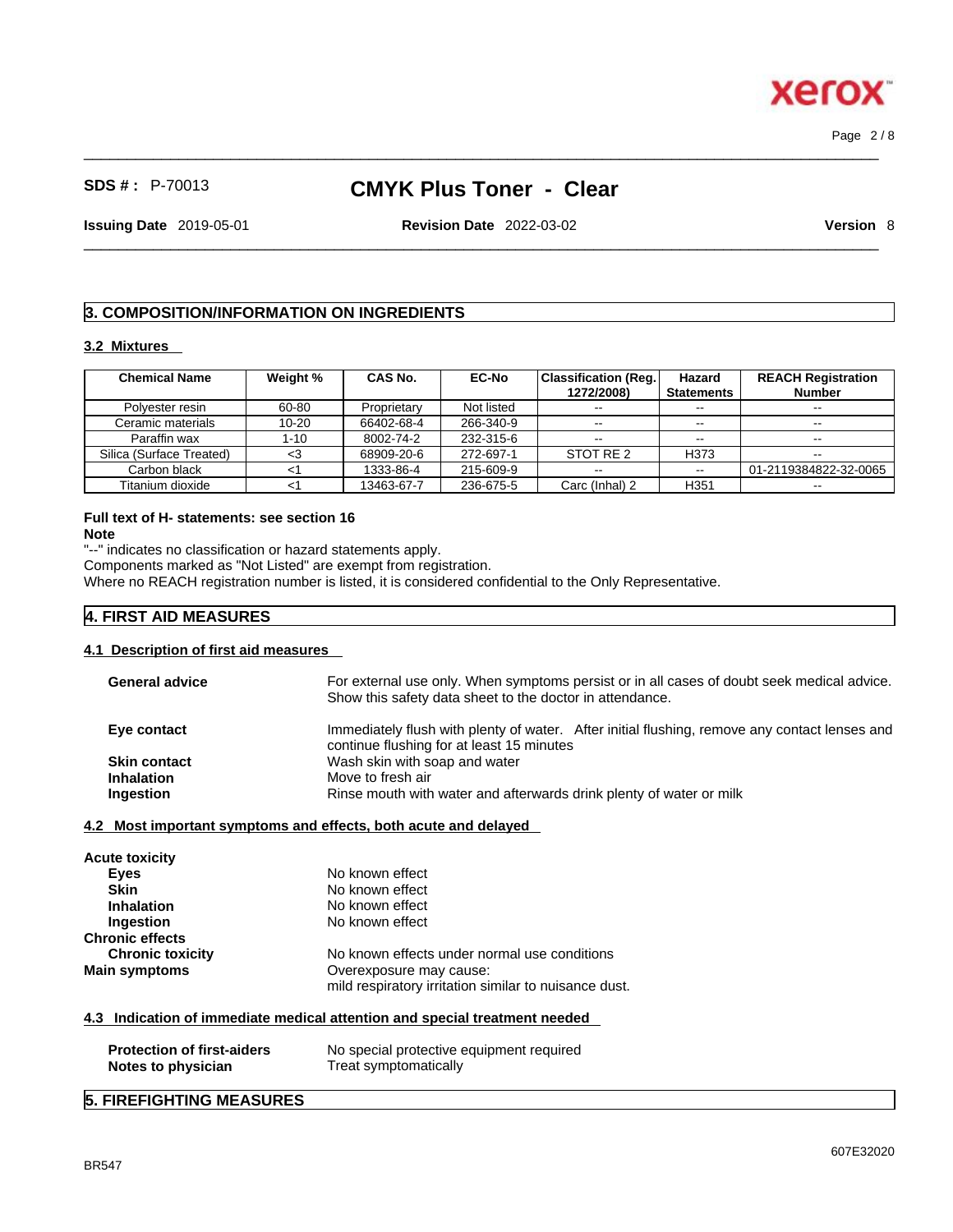xero

# **SDS # :** P-70013 **CMYK Plus Toner - Clear**

 $\_$  ,  $\_$  ,  $\_$  ,  $\_$  ,  $\_$  ,  $\_$  ,  $\_$  ,  $\_$  ,  $\_$  ,  $\_$  ,  $\_$  ,  $\_$  ,  $\_$  ,  $\_$  ,  $\_$  ,  $\_$  ,  $\_$  ,  $\_$  ,  $\_$  ,  $\_$  ,  $\_$  ,  $\_$  ,  $\_$  ,  $\_$  ,  $\_$  ,  $\_$  ,  $\_$  ,  $\_$  ,  $\_$  ,  $\_$  ,  $\_$  ,  $\_$  ,  $\_$  ,  $\_$  ,  $\_$  ,  $\_$  ,  $\_$  ,

**Issuing Date** 2019-05-01 **Revision Date** 2022-03-02 **Version** 8

 $\_$  ,  $\_$  ,  $\_$  ,  $\_$  ,  $\_$  ,  $\_$  ,  $\_$  ,  $\_$  ,  $\_$  ,  $\_$  ,  $\_$  ,  $\_$  ,  $\_$  ,  $\_$  ,  $\_$  ,  $\_$  ,  $\_$  ,  $\_$  ,  $\_$  ,  $\_$  ,  $\_$  ,  $\_$  ,  $\_$  ,  $\_$  ,  $\_$  ,  $\_$  ,  $\_$  ,  $\_$  ,  $\_$  ,  $\_$  ,  $\_$  ,  $\_$  ,  $\_$  ,  $\_$  ,  $\_$  ,  $\_$  ,  $\_$  ,

#### **5.1 Extinguishing media**

**Suitable extinguishing media** Use water spray or fog; do not use straight streams, Foam

**Unsuitable extinguishing media** Do not use a solid water stream as it may scatterand spread fire

#### **5.2 Special hazards arising from the substance or mixture**

Fine dust dispersed in air, in sufficient concentrations, and in the presence of an ignition source is a potential dust explosion hazard

#### **Hazardous combustion products**

Hazardous decomposition products due to incomplete combustion. Carbon oxides Nitrogen oxides (NOx)

## **5.3 Advice for fire-fighters**

In the event of fire and/or explosion do not breathe fumes. Wear fire/flame resistant/retardant clothing. Use self-contained pressure-demand breathing apparatus if needed to prevent exposure to smoke or airborne toxins. Wear self-contained breathing apparatus and protective suit.

#### **Other information**

| <b>Flammability</b> | Not flammable  |
|---------------------|----------------|
| <b>Flash point</b>  | Not applicable |

## **6. ACCIDENTAL RELEASE MEASURES**

## **6.1 Personal precautions, protective equipment and emergency procedures**

Avoid breathing dust

#### **6.2 Environmental precautions**

Although toner is not an aquatic toxin, microplastics may be a physical hazard to aquatic life and should not be allowed to enter drains, sewers, or waterways

#### **6.3 Methods and material for containment and cleaning up**

| <b>Methods for containment</b> | Prevent dust cloud                                                                |
|--------------------------------|-----------------------------------------------------------------------------------|
| Methods for cleaning up        | Use a vacuum cleaner to remove excess, then wash with COLD water. Hot water fuses |
|                                | the toner making it difficult to remove                                           |

### **6.4 Reference to other sections**

See section 12 for additional ecological information See Section 13 for additional information

## **7. HANDLING AND STORAGE**

#### **7.1 Precautions for safe handling**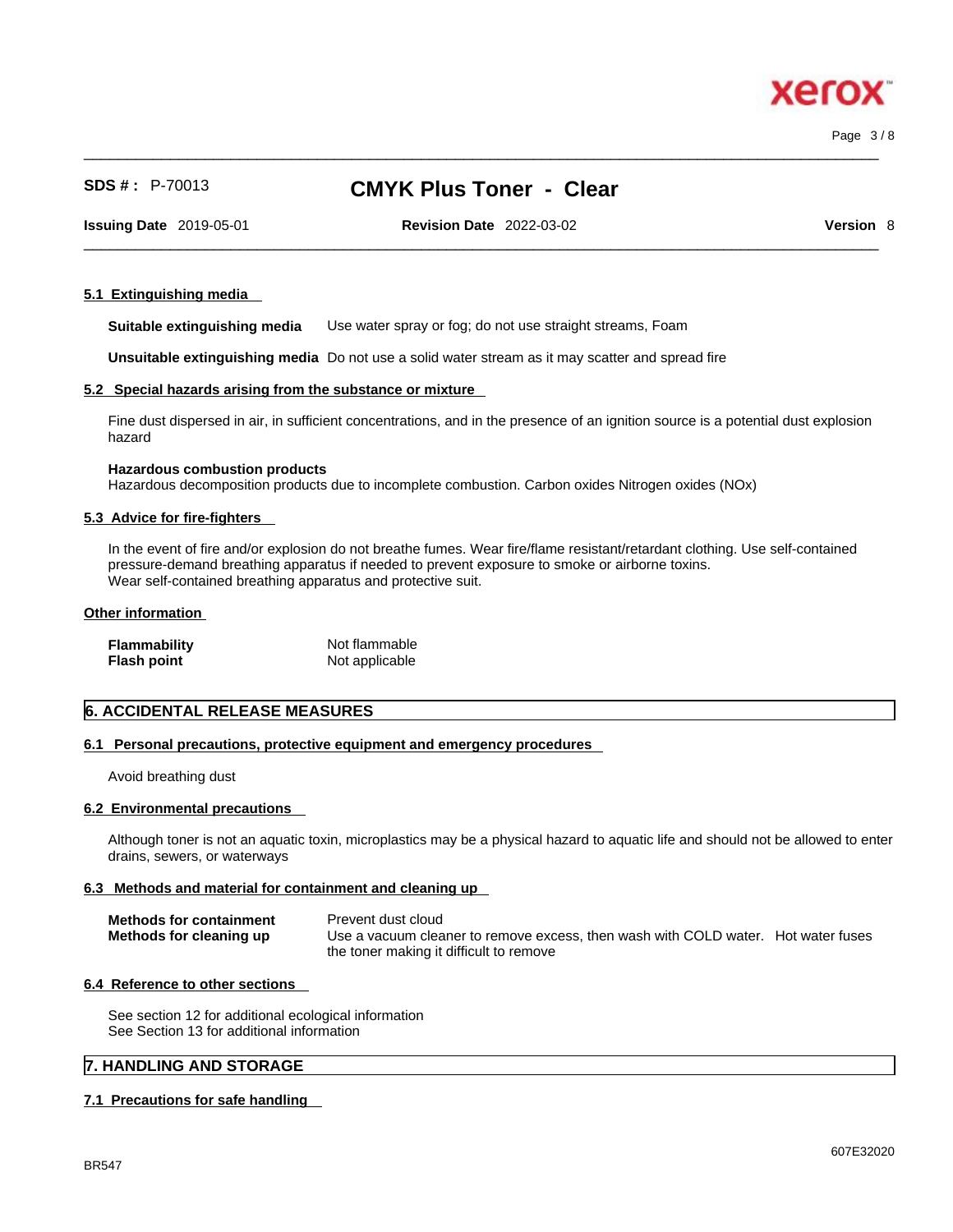# **SDS # :** P-70013 **CMYK Plus Toner - Clear**

 $\_$  ,  $\_$  ,  $\_$  ,  $\_$  ,  $\_$  ,  $\_$  ,  $\_$  ,  $\_$  ,  $\_$  ,  $\_$  ,  $\_$  ,  $\_$  ,  $\_$  ,  $\_$  ,  $\_$  ,  $\_$  ,  $\_$  ,  $\_$  ,  $\_$  ,  $\_$  ,  $\_$  ,  $\_$  ,  $\_$  ,  $\_$  ,  $\_$  ,  $\_$  ,  $\_$  ,  $\_$  ,  $\_$  ,  $\_$  ,  $\_$  ,  $\_$  ,  $\_$  ,  $\_$  ,  $\_$  ,  $\_$  ,  $\_$  ,

| <b>Issuing Date 2019-05-01</b> |  |
|--------------------------------|--|
|--------------------------------|--|

**Issuing Date** 2019-05-01 **Revision Date** 2022-03-02 **Version** 8

 $\_$  ,  $\_$  ,  $\_$  ,  $\_$  ,  $\_$  ,  $\_$  ,  $\_$  ,  $\_$  ,  $\_$  ,  $\_$  ,  $\_$  ,  $\_$  ,  $\_$  ,  $\_$  ,  $\_$  ,  $\_$  ,  $\_$  ,  $\_$  ,  $\_$  ,  $\_$  ,  $\_$  ,  $\_$  ,  $\_$  ,  $\_$  ,  $\_$  ,  $\_$  ,  $\_$  ,  $\_$  ,  $\_$  ,  $\_$  ,  $\_$  ,  $\_$  ,  $\_$  ,  $\_$  ,  $\_$  ,  $\_$  ,  $\_$  ,

Handle in accordance with good industrial hygiene and safety practice, Avoid dust accumulation in enclosed space, Prevent dust cloud

**Hygiene measures** None under normal use conditions

## **7.2 Conditions for safe storage, including any incompatibilities**

Keep container tightly closed in a dry and well-ventilated place, Store at room temperature

#### **7.3 Specific end uses**

Xerographic printing

## **8. EXPOSURE CONTROLS/PERSONAL PROTECTION**

**8.1 Control parameters** 

| <b>Xerox Exposure Limit</b><br><b>Xerox Exposure Limit</b>                                                                                  | $2.5 \text{ mg/m}^3$ (total dust)<br>$0.4 \text{ mg/m}^3$ (respirable dust)                                                                                                                                  |
|---------------------------------------------------------------------------------------------------------------------------------------------|--------------------------------------------------------------------------------------------------------------------------------------------------------------------------------------------------------------|
| 8.2 Exposure controls                                                                                                                       |                                                                                                                                                                                                              |
| <b>Engineering measures</b>                                                                                                                 | None under normal use conditions                                                                                                                                                                             |
| Personal protective equipment                                                                                                               |                                                                                                                                                                                                              |
| <b>Eye/face protection</b><br><b>Hand protection</b><br>Skin and body protection<br><b>Respiratory protection</b><br><b>Thermal hazards</b> | No special protective equipment required<br>No special protective equipment required<br>No special protective equipment required<br>No special protective equipment required<br>None under normal processing |
| <b>Environmental Exposure Controls</b><br><b>Environmental Exposure</b>                                                                     | Keep out of drains, sewers, ditches and waterways                                                                                                                                                            |

**Controls** 

## **9. PHYSICAL AND CHEMICAL PROPERTIES**

## **9.1 Information on basic physical and chemical properties**

| Appearance<br><b>Physical state</b><br>Colour                                            | Powder<br>Solid<br>Clear                          | Odour<br><b>Odour threshold</b><br>рH | Faint<br>Not applicable<br>Not applicable |  |
|------------------------------------------------------------------------------------------|---------------------------------------------------|---------------------------------------|-------------------------------------------|--|
| <b>Flash point</b>                                                                       | Not applicable                                    |                                       |                                           |  |
| <b>Melting / Freezing Point</b><br><b>Boiling point/boiling range</b><br>Softening point | Not applicable<br>Not applicable<br>49 - 60 °C    | 120 - 140 $\degree$ F                 |                                           |  |
| <b>Evaporation rate</b><br><b>Flammability</b><br><b>Flammability Limits in Air</b>      | Not applicable<br>Not flammable<br>Not applicable |                                       |                                           |  |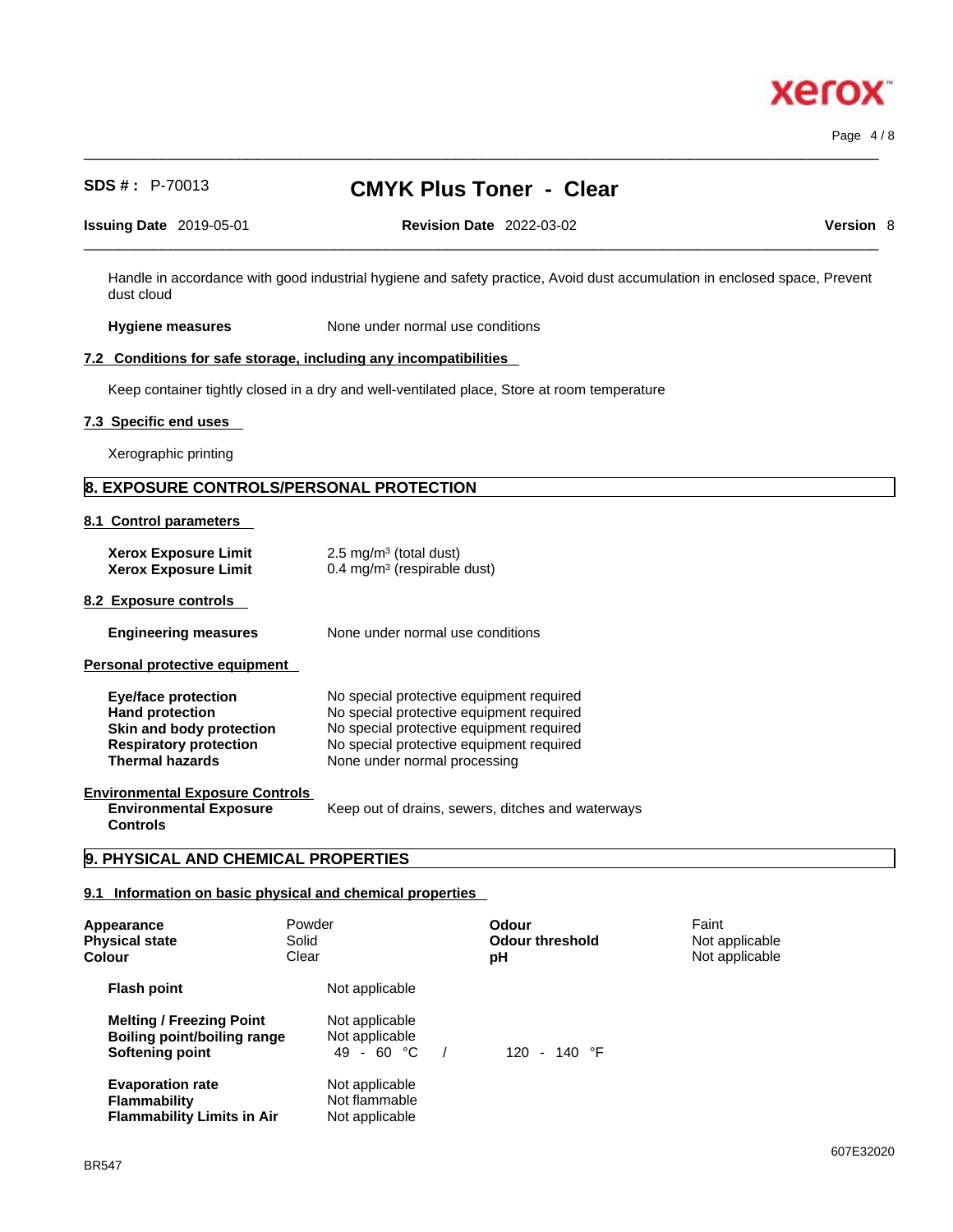Page 5 / 8

# **SDS # :** P-70013 **CMYK Plus Toner - Clear**

 $\_$  ,  $\_$  ,  $\_$  ,  $\_$  ,  $\_$  ,  $\_$  ,  $\_$  ,  $\_$  ,  $\_$  ,  $\_$  ,  $\_$  ,  $\_$  ,  $\_$  ,  $\_$  ,  $\_$  ,  $\_$  ,  $\_$  ,  $\_$  ,  $\_$  ,  $\_$  ,  $\_$  ,  $\_$  ,  $\_$  ,  $\_$  ,  $\_$  ,  $\_$  ,  $\_$  ,  $\_$  ,  $\_$  ,  $\_$  ,  $\_$  ,  $\_$  ,  $\_$  ,  $\_$  ,  $\_$  ,  $\_$  ,  $\_$  ,

**Issuing Date** 2019-05-01 **Revision Date** 2022-03-02 **Version** 8

 $\_$  ,  $\_$  ,  $\_$  ,  $\_$  ,  $\_$  ,  $\_$  ,  $\_$  ,  $\_$  ,  $\_$  ,  $\_$  ,  $\_$  ,  $\_$  ,  $\_$  ,  $\_$  ,  $\_$  ,  $\_$  ,  $\_$  ,  $\_$  ,  $\_$  ,  $\_$  ,  $\_$  ,  $\_$  ,  $\_$  ,  $\_$  ,  $\_$  ,  $\_$  ,  $\_$  ,  $\_$  ,  $\_$  ,  $\_$  ,  $\_$  ,  $\_$  ,  $\_$  ,  $\_$  ,  $\_$  ,  $\_$  ,  $\_$  ,

| <b>Explosive Limits</b>          | No data available                                                                                                                           |
|----------------------------------|---------------------------------------------------------------------------------------------------------------------------------------------|
| Vapour pressure                  | Not applicable                                                                                                                              |
| Vapour density                   | Not applicable                                                                                                                              |
| <b>Specific gravity</b>          | $1 - 2$                                                                                                                                     |
| <b>Water solubility</b>          | <b>Negligible</b>                                                                                                                           |
| <b>Partition coefficient</b>     | Not applicable                                                                                                                              |
| <b>Autoignition temperature</b>  | Not applicable                                                                                                                              |
| <b>Decomposition temperature</b> | Not determined                                                                                                                              |
| <b>Viscosity</b>                 | Not applicable                                                                                                                              |
| <b>Explosive properties</b>      | Fine dust dispersed in air, in sufficient concentrations, and in the presence of an ignition<br>source is a potential dust explosion hazard |
| <b>Oxidising properties</b>      | Not applicable                                                                                                                              |
| 9.2 Other information            |                                                                                                                                             |

None

## **10. STABILITY AND REACTIVITY**

#### **10.1 Reactivity**

No dangerous reaction known under conditions of normal use

#### **10.2 Chemical stability**

Stable under normal conditions

## **10.3 Possibility of hazardous reactions**

| <b>Hazardous reactions</b>      | None under normal processing            |
|---------------------------------|-----------------------------------------|
| <b>Hazardous polymerisation</b> | Hazardous polymerisation does not occur |

#### **10.4 Conditions to avoid**

Prevent dust cloud, Fine dust dispersed in air, in sufficient concentrations, and in the presence of an ignition source is a potential dust explosion hazard

#### **10.5 Incompatible Materials**

None

#### **10.6 Hazardous decomposition products**

None under normal use

## **11. TOXICOLOGICAL INFORMATION**

*The toxicity data noted below is based on the test results of similar reprographic materials.* 

## **11.1 Information on toxicological effects**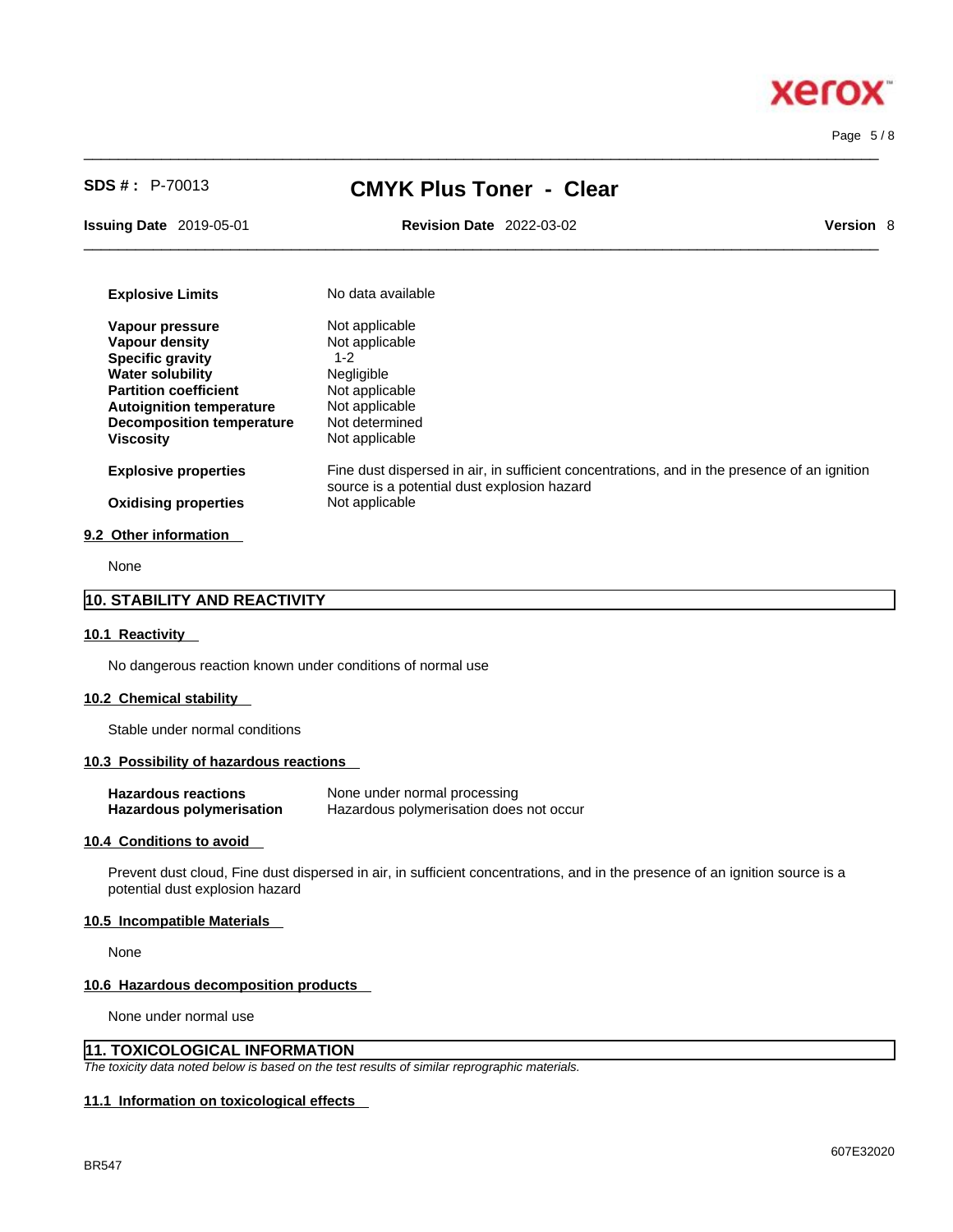Page 6 / 8

**Xerox** 

| $SDS #: P-70013$                                  | <b>CMYK Plus Toner - Clear</b>                                                                                                                                                         |  |
|---------------------------------------------------|----------------------------------------------------------------------------------------------------------------------------------------------------------------------------------------|--|
| <b>Issuing Date 2019-05-01</b>                    | <b>Revision Date 2022-03-02</b><br><b>Version 8</b>                                                                                                                                    |  |
| <b>Acute toxicity</b>                             |                                                                                                                                                                                        |  |
| Product Information                               |                                                                                                                                                                                        |  |
| <b>Irritation</b>                                 | No skin irritation, No eye irritation                                                                                                                                                  |  |
| Oral LD50                                         | $> 5$ g/kg (rat)<br>$> 5$ g/kg (rabbit)                                                                                                                                                |  |
| <b>Dermal LD50</b><br><b>LC50 Inhalation</b>      | $> 5$ mg/L (rat, 4 hr)                                                                                                                                                                 |  |
| <b>Chronic toxicity</b>                           |                                                                                                                                                                                        |  |
| Product Information                               |                                                                                                                                                                                        |  |
| <b>Chronic effects</b><br>Carcinogenicity         | No known effects under normal use conditions<br>See "Other Information" in this section.                                                                                               |  |
| <b>Other information</b>                          | The IARC (International Agency for Research on Cancer) has listed carbon black as                                                                                                      |  |
|                                                   | "possibly carcinogenic to humans". However, Xerox has concluded that the presence of                                                                                                   |  |
|                                                   | carbon black in this mixture does not present a health hazard. The IARC classification is                                                                                              |  |
|                                                   | based on studies evaluating pure, "free" carbon black. In contrast, toner is a formulation                                                                                             |  |
|                                                   | composed of specially prepared polymer and a small amount of carbon black (or other                                                                                                    |  |
|                                                   | pigment). In the process of making toner, the small amount of carbon black becomes                                                                                                     |  |
|                                                   | encapsulated within a matrix. Xeroxhas performed extensive testing of toner, including a<br>chronic bioassay (test for potential carcinogenicity). Exposure to toner did not produce   |  |
|                                                   | evidence of cancer in exposed animals. The results were submitted to regulatory agencies                                                                                               |  |
|                                                   | and published extensively.                                                                                                                                                             |  |
|                                                   | The IARC (International Agency for Research on Cancer) has listed titanium dioxide as                                                                                                  |  |
|                                                   | "possibly carcinogenic to humans". However, Xerox has concluded that the presence of                                                                                                   |  |
|                                                   | titanium dioxide in this mixture does not present a health hazard. The IARC classification<br>is based on studies in rats using high concentrations of pure, unbound TiO2 particles of |  |
|                                                   | respirable size. Epidemiological studies do not suggest a carcinogenic effects in humans.                                                                                              |  |
|                                                   | In addition, the titanium dioxide in this mixture is encapsulated in a matrix or bound to the                                                                                          |  |
|                                                   | surface of the toner.                                                                                                                                                                  |  |
| Other toxic effects                               |                                                                                                                                                                                        |  |
| Product Information                               |                                                                                                                                                                                        |  |
| <b>Sensitisation</b><br><b>Mutagenic effects</b>  | No sensitisation responses were observed<br>Not mutagenic in AMES Test                                                                                                                 |  |
| <b>Reproductive toxicity</b>                      | This product does not contain any known or suspected reproductive hazards                                                                                                              |  |
| <b>Target organ effects</b>                       | None known                                                                                                                                                                             |  |
|                                                   | None known                                                                                                                                                                             |  |
| Other adverse effects<br><b>Aspiration Hazard</b> | Not applicable                                                                                                                                                                         |  |
|                                                   |                                                                                                                                                                                        |  |

11.2 Information on other hazards

**Endocrine disrupting properties** This product does not contain any known or suspected endocrine disruptors

## **12. ECOLOGICAL INFORMATION**

## **12.1 Toxicity**

On available data, the mixture / preparation is not harmful to aquatic life

## **12.2 Persistence and degradability**

Not readily biodegradable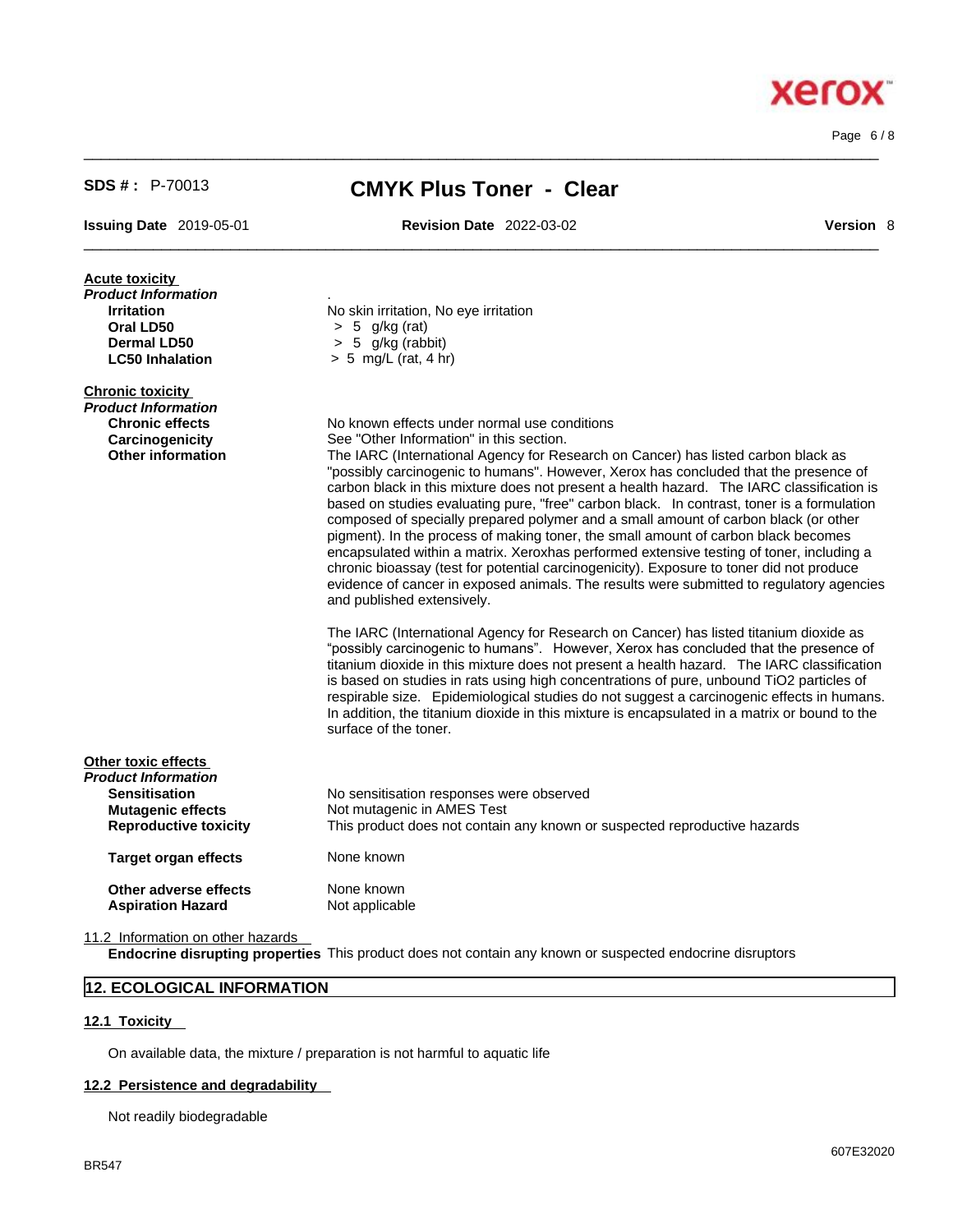Page 7 / 8

**xero** 

# **SDS # :** P-70013 **CMYK Plus Toner - Clear**

 $\_$  ,  $\_$  ,  $\_$  ,  $\_$  ,  $\_$  ,  $\_$  ,  $\_$  ,  $\_$  ,  $\_$  ,  $\_$  ,  $\_$  ,  $\_$  ,  $\_$  ,  $\_$  ,  $\_$  ,  $\_$  ,  $\_$  ,  $\_$  ,  $\_$  ,  $\_$  ,  $\_$  ,  $\_$  ,  $\_$  ,  $\_$  ,  $\_$  ,  $\_$  ,  $\_$  ,  $\_$  ,  $\_$  ,  $\_$  ,  $\_$  ,  $\_$  ,  $\_$  ,  $\_$  ,  $\_$  ,  $\_$  ,  $\_$  ,

 $\_$  ,  $\_$  ,  $\_$  ,  $\_$  ,  $\_$  ,  $\_$  ,  $\_$  ,  $\_$  ,  $\_$  ,  $\_$  ,  $\_$  ,  $\_$  ,  $\_$  ,  $\_$  ,  $\_$  ,  $\_$  ,  $\_$  ,  $\_$  ,  $\_$  ,  $\_$  ,  $\_$  ,  $\_$  ,  $\_$  ,  $\_$  ,  $\_$  ,  $\_$  ,  $\_$  ,  $\_$  ,  $\_$  ,  $\_$  ,  $\_$  ,  $\_$  ,  $\_$  ,  $\_$  ,  $\_$  ,  $\_$  ,  $\_$  , **Issuing Date** 2019-05-01 **Revision Date** 2022-03-02 **Version** 8

## **12.3 Bioaccumulative potential**

Bioaccumulation is unlikely

## **12.4 Mobility in soil**

Insoluble in water

#### **12.5 Results of PBT and vPvB assessment**

Not a PBT according to REACH Annex XIII

#### **12.6 Endocrine disrupting properties**

The environmental impact of this product has not been fully investigated However, this preparation is not expected to present significant adverse environmental effects.

## **12.7 Other adverse effects**

Although toner is not an aquatic toxin, microplastics may be a physical hazard to aquatic life and should not be allowed to enter drains, sewers, or waterways.

| <b>13. DISPOSAL CONSIDERATIONS</b> |  |
|------------------------------------|--|
|                                    |  |

## **13.1 Waste treatment methods**

| <b>Waste Disposal Method</b>  | Can be landfilled or incinerated, when in compliance with local regulations<br>If incineration is to be carried out, care must be exercised to prevent dust clouds forming. |
|-------------------------------|-----------------------------------------------------------------------------------------------------------------------------------------------------------------------------|
| <b>EWC Waste Disposal No.</b> | 08 03 18                                                                                                                                                                    |
| <b>Other information</b>      | Although toner is not an aquatic toxin, microplastics may be a physical hazard to aquatic life<br>and should not be allowed to enter drains, sewers, or waterways.          |

## **14. TRANSPORT INFORMATION**

#### **14.1 UN/ID No**

Not regulated

#### **14.2 Proper shipping name**

Not regulated

#### **14.3 Transport hazard class(es)**

Not classified

## **14.4 Packing Group**

Not applicable